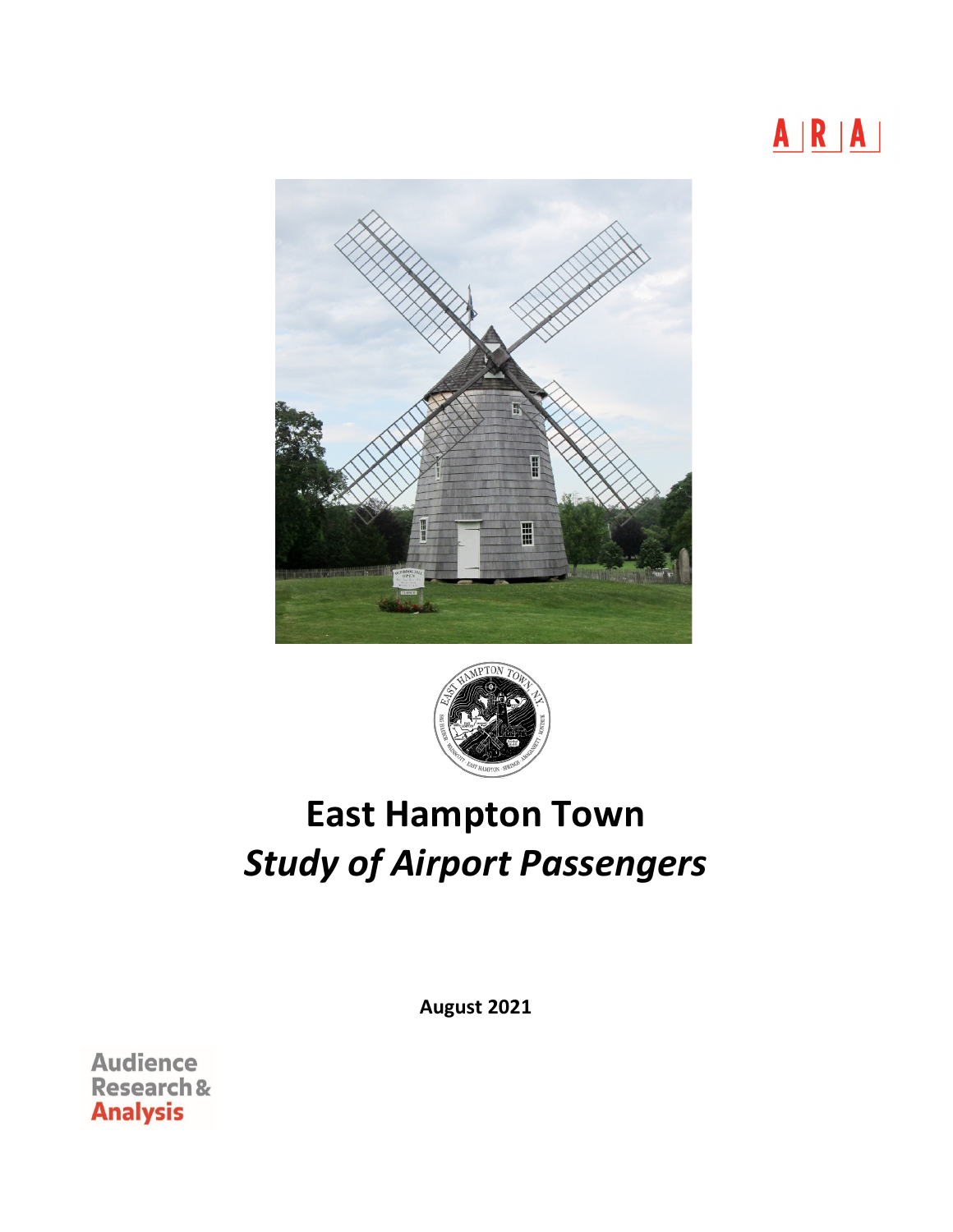#### **Introduction**

ARA conducted intercept interviews among both arriving and departing passengers to the East Hampton Airport on Thursday to Monday weekends: August 12 to 16, and August 19 to 23, with the exception of Sunday, August 22, when Hurricane Henri interrupted flights to the airport. Our survey team interviewed for an average of ten hours a day, shifting the overall time period to accommodate more arriving flights on Thursday and Friday evenings and departures on early morning hours on Mondays. Sixty-one percent of the sample was collected on the first weekend, with 39 percent during the second storm-impacted weekend.

| <b>Interviews per Day</b> | <b>Number</b> | <b>Percent Total</b> |
|---------------------------|---------------|----------------------|
| Thursday, August 12       | 61            | 15.7                 |
| Friday, August 13         | 55.           | 14.1                 |
| Saturday, August 14       | 19            | 4.9                  |
| Sunday, August 15         | 63            | 16.2                 |
| Monday, August 16         | 40            | 10.3                 |
| Thursday, August 19       | 45            | 11.6                 |
| Friday, August 20         | 51            | 13.1                 |
| Saturday, August 21       | 32            | 8.2                  |
| Monday, August 23         | 23            | 5.9                  |

The final survey sample of 390 passengers was distributed 55/45 percent arriving/departing. We encountered some departing passengers who were interviewed when they arrived, which contributed to the weighting toward arriving passengers. Three parties in the terminal were waiting for passengers arriving and were not interviewed nor included in the sample total.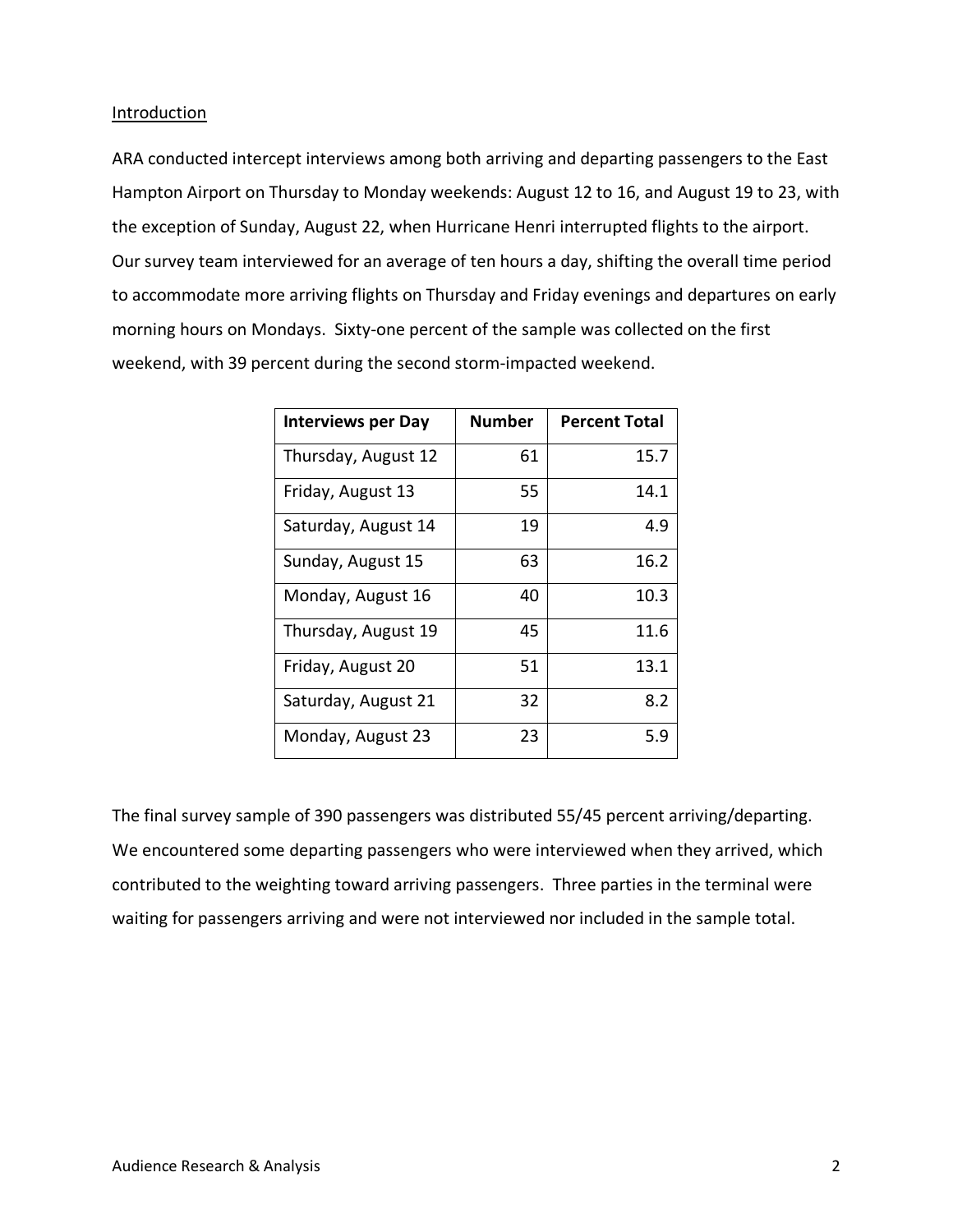## Final Destination

Six out of ten had a primary residence in the New York Metropolitan Area. Six percent identified the Town of East Hampton as their primary residence.

| <b>Primary Residence</b>     | Percent |
|------------------------------|---------|
| New York Metropolitan Area   | 61.0    |
| Town of East Hampton         | 5.6     |
| Other South Fork Long Island | 2.6     |
| <b>Other New York State</b>  | 1.5     |
| Elsewhere in the US          | 27.9    |

**Overall, 73 percent had the Town of East Hampton as their final destination**. This total was comprised of residents and visitors:

- Six percent whose primary residence was the Town of East Hampton
- 33 percent with a secondary home in Town
- 34 percent who were visitors and whose final destination was the Town East Hampton.

Among the **27 percent who did not have the Town of East Hampton as a final destination,** Sag

Harbor and Southampton were mentioned most frequently.

| <b>East End Destination</b> | <b>Percent Non-EH Final</b><br><b>Destination Visitors</b> | Percent<br><b>Total Sample</b> |
|-----------------------------|------------------------------------------------------------|--------------------------------|
| Sag Harbor                  | 28.0                                                       | 7.6                            |
| Southampton                 | 24.4                                                       | 6.6                            |
| Bridgehampton               | 18.8                                                       | 5.1                            |
| Sagaponack                  | 12.9                                                       | 3.5                            |
| <b>Water Mill</b>           | 7.4                                                        | 2.0                            |
| Shelter Island              | 3.7                                                        | 1.0                            |
| Other                       | 4.8                                                        | 1.3                            |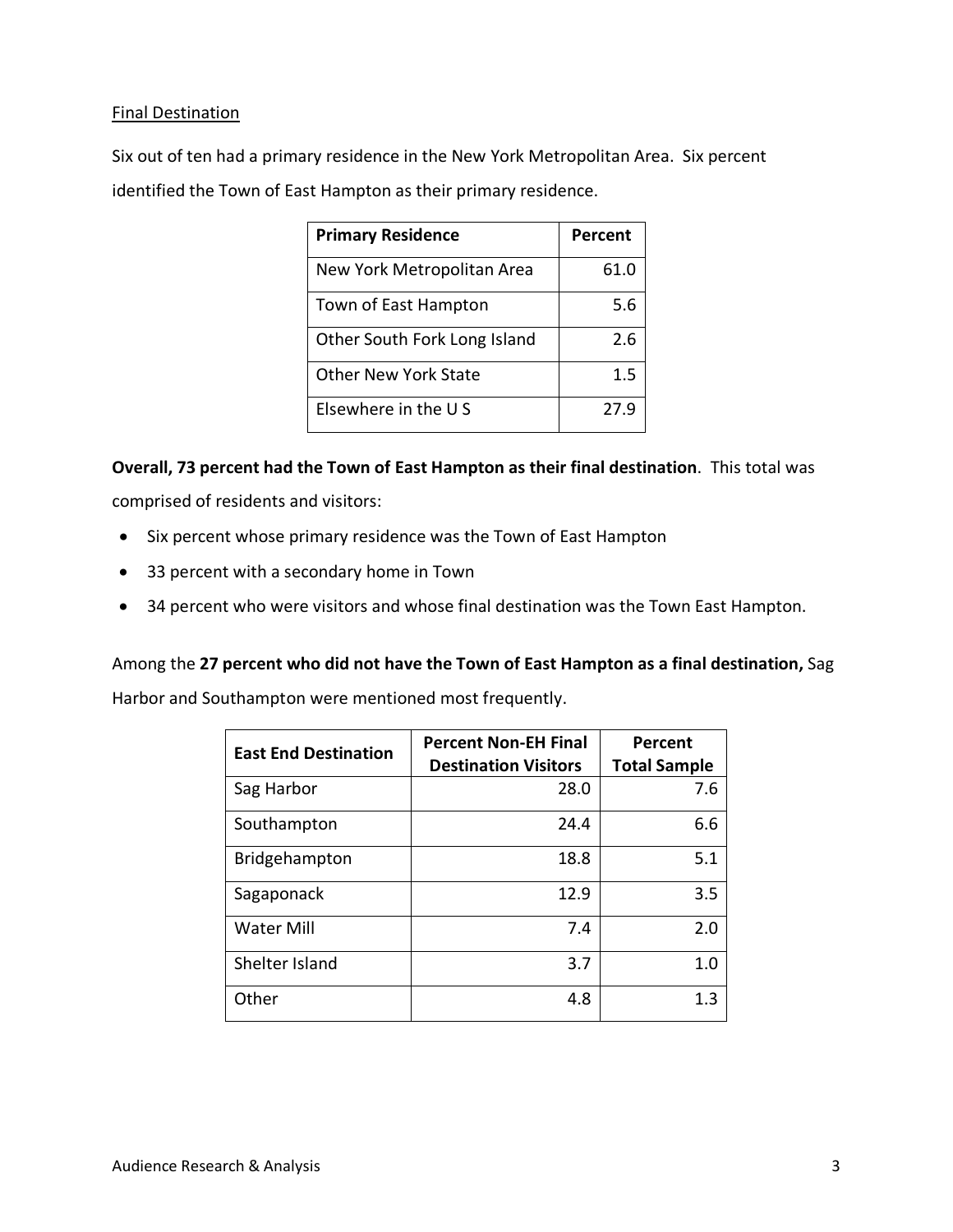# **Airports**

The East 23<sup>rd</sup> Street Seaport and two Manhattan Heliports accounted for one-half of all airport arrivals and departures. One-third of passengers specified an airport that was not on the list of options. Most popular among the write-ins were Maine, Nantucket, and Dallas as well as several mentions of Chicago.

| <b>Airport</b>              | <b>Arrival</b><br>From<br>$(n=215)$ | <b>Departure</b><br>Τo<br>(n-175) | <b>Total</b><br>$(n=390)$ |
|-----------------------------|-------------------------------------|-----------------------------------|---------------------------|
| East 23rd Street Seaport    | 24.6                                | 18.1                              | 21.0                      |
| West 30th Street Heliport   | 16.0                                | 14.0                              | 14.8                      |
| East 34th Street Heliport   | 8.0                                 | 20.5                              | 14.8                      |
| <b>Boston Logan</b>         | 1.1                                 | 3.3                               | 2.3                       |
| Martha's Vineyard           | 2.9                                 | 0.9                               | 2.3                       |
| Morristown Muni             | 1.7                                 | 2.8                               | 2.3                       |
| <b>Washington Dulles</b>    | 1.1                                 | 2.8                               | 2.0                       |
| <b>Westchester County</b>   | 2.9                                 | 0.9                               | 1.8                       |
| Teterboro                   | 1.7                                 | 1.4                               | 1.5                       |
| Kennedy                     | 2.3                                 | 0.9                               | 1.5                       |
| <b>Other NYS</b>            | 0.0                                 | 2.3                               | 1.3                       |
| LaGuardia                   | 1.1                                 | 0.5                               | 0.8                       |
| <b>Wall Street Heliport</b> | 0.0                                 | 1.4                               | 0.8                       |
| <b>Tweed-New Haven</b>      | 0.6                                 | 0.0                               | 0.3                       |
| Elsewhere                   | 36.0                                | 29.8                              | 32.5                      |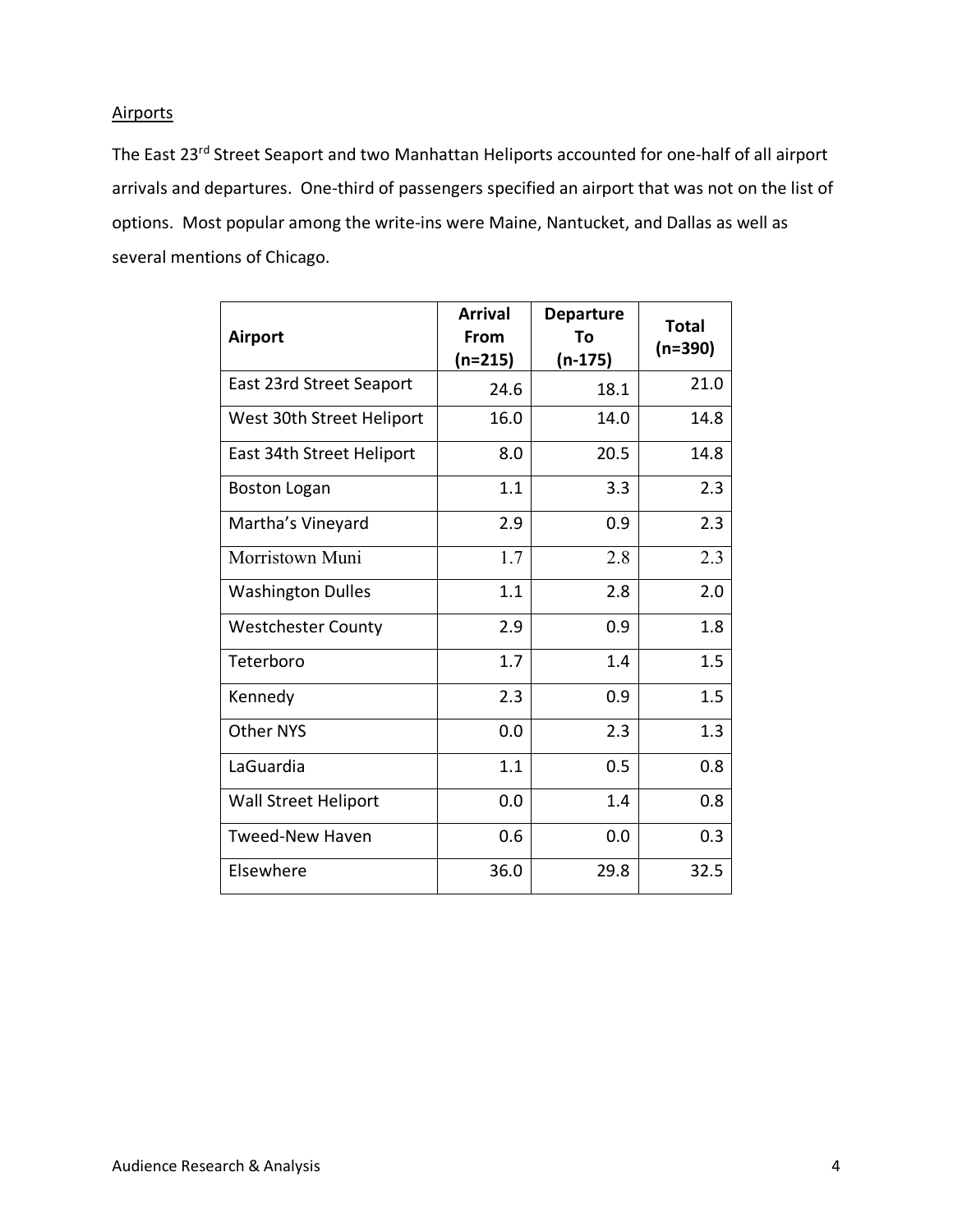# Type of Aircraft

Among four types of aircraft, one-third of passengers arrived and departed, on average, by helicopter.

| <b>Type of Aircraft</b>                | <b>Arriving</b><br>(n=215) | <b>Departing</b><br>$(n-175)$ | <b>Total</b><br>(n=390) |
|----------------------------------------|----------------------------|-------------------------------|-------------------------|
| Helicopter                             | 34.9                       | 30.9                          | 33.1                    |
| Jet                                    | 21.5                       | 31.4                          | 27.9                    |
| Propeller airplane other than Seaplane | 26.5                       | 17.1                          | 22.3                    |
| Seaplane                               | 13.5                       | 20.6                          | 16.7                    |

Overall, eight percent of passengers owned their aircraft while 14 percent had a share or fractional ownership. Three-quarters – 78 percent – had no ownership participation.

Ownership varied, however, by type of aircraft including 18 percent of jets, 11 percent of props, two percent of helicopters and zero of seaplanes. Similarly, partial ownership was highest among jets at 33 percent, followed by 14 percent of props, three percent of helicopters and one percent of seaplanes. Overall, 51 percent had an ownership stake in jet aircraft.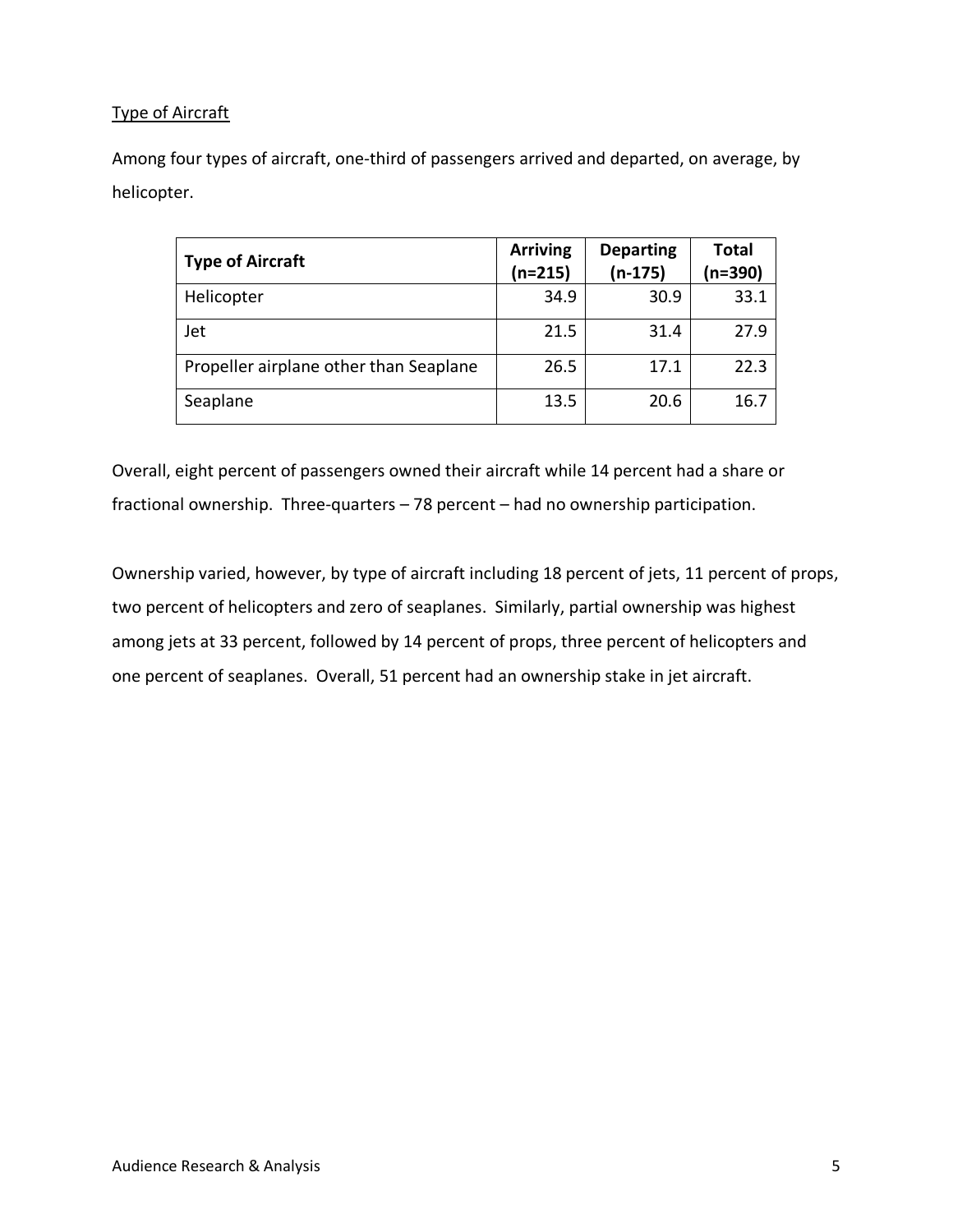#### Expenditures in the Town of East Hampton

Excluding primary and secondary homeowners, visitors to the Town of East Hampton included those whose final destination was the Town (34 percent of passengers) and others headed elsewhere eventually but who spent time in the Town (27 percent). These visitors participated in many activities including more than nine out of ten who dined out and one-half, each, who shopped for general merchandise and food & beverages as well as spent money for entertainment and other activities. One-quarter paid for accommodations in the Town of East Hampton, where the average length of stay was 4.2 nights.

The table below reports the average amount spent by visitors on behalf of themselves and others in their party in the Town. We divided total spending by party size for each category to produce the average amount spent per person. To project spending onto all non-resident passengers, we multiplied the average amount per person by the incidence percent for each category. Adding the pro-rated expenditures in the right-most column totaled \$2,646 in spending per visitor.

| <b>Expenditure Category</b> | <b>Incidence</b><br>(%) | Average<br>Amount (\$) | Party<br>Size* | <b>Average Amount</b><br>per Person (\$) | <b>Pro-rated all</b><br>Visitors (\$)** |
|-----------------------------|-------------------------|------------------------|----------------|------------------------------------------|-----------------------------------------|
| Dining out                  | 93.2                    | 2,541                  | 2.33           | 1,089                                    | 1,015                                   |
| Retail shopping             | 50.3                    | 2,757                  | 2.57           | 1,072                                    | 539                                     |
| Entertainment/Activities    | 50.3                    | 941                    | 2.52           | 373                                      | 188                                     |
| Other food & beverage       | 49.7                    | 747                    | 2.56           | 292                                      | 145                                     |
| Accommodations              | 24.2                    | 5,423                  | 2.53           | 2,144                                    | 519                                     |
| Local transportation        | 28.8                    | 797                    | 2.40           | 332                                      | 96                                      |
| Personal services           | 16.8                    | 2,047                  | 2.39           | 855                                      | 144                                     |

\*Note: Average party size for all passengers was 2.29, which included Town residents as well as visitors. We used the party size for visitors, which tended to be larger, in the table above.

 \*\*Pro-rated expenditures are based on the average spending per person and projects what that average would be if spread across all visitors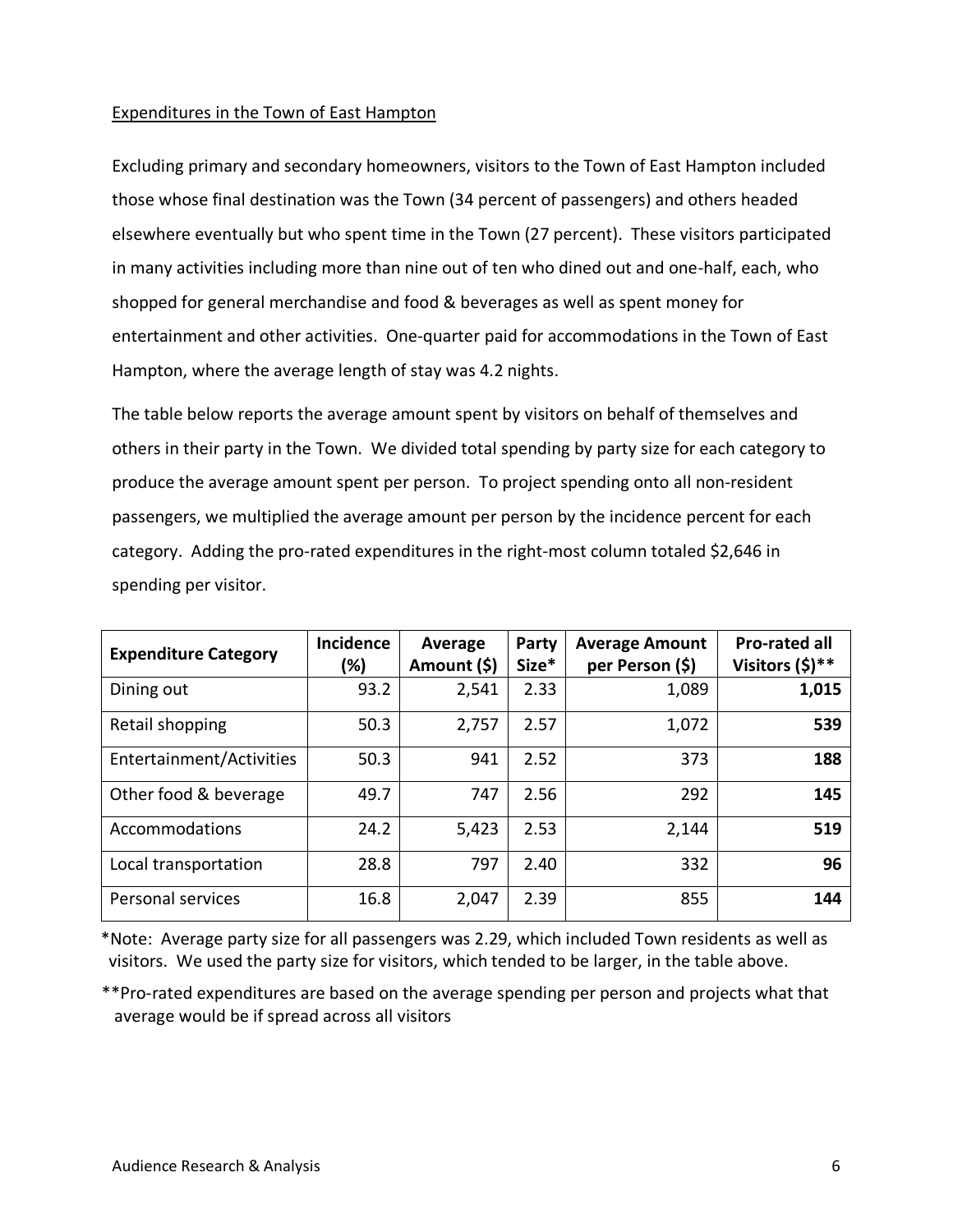#### Alternative to Using Airport

We asked all respondents: "If for any reason you were not able to have traveled on flights to or from the East Hampton airport, would you have made the trip using other means of transportation?"

More than seven out of ten  $-71$  percent  $-$  answered that they would have made the trip using other means of transportation. This included **nearly one-half – 47 percent – who would drive**. While not listed as a choice, **the second most popular alternative was travel to another airport or otherwise by air (24 percent).** [This was determined by analyzing the answers among those who chose "other," where 68 percent wrote in an alternative airport or air travel (e.g., fly Westhampton, helicopter, seaplane), which netted out to 24 percent of all write-ins.] Eight percent would have taken a bus.

| <b>Alternative Means of Transportation</b> | Percent                               |
|--------------------------------------------|---------------------------------------|
| Auto (you or someone else driving)         | 47.1                                  |
| Bus (e.g., Hampton Jitney)                 | 8.3                                   |
| Car service/Uber/Taxi                      | 5.0                                   |
| Train                                      | 2.9                                   |
| <b>Boat</b>                                | 1.4                                   |
| Other (Write-in)                           | 35.3<br>(Included 24.1% by other air) |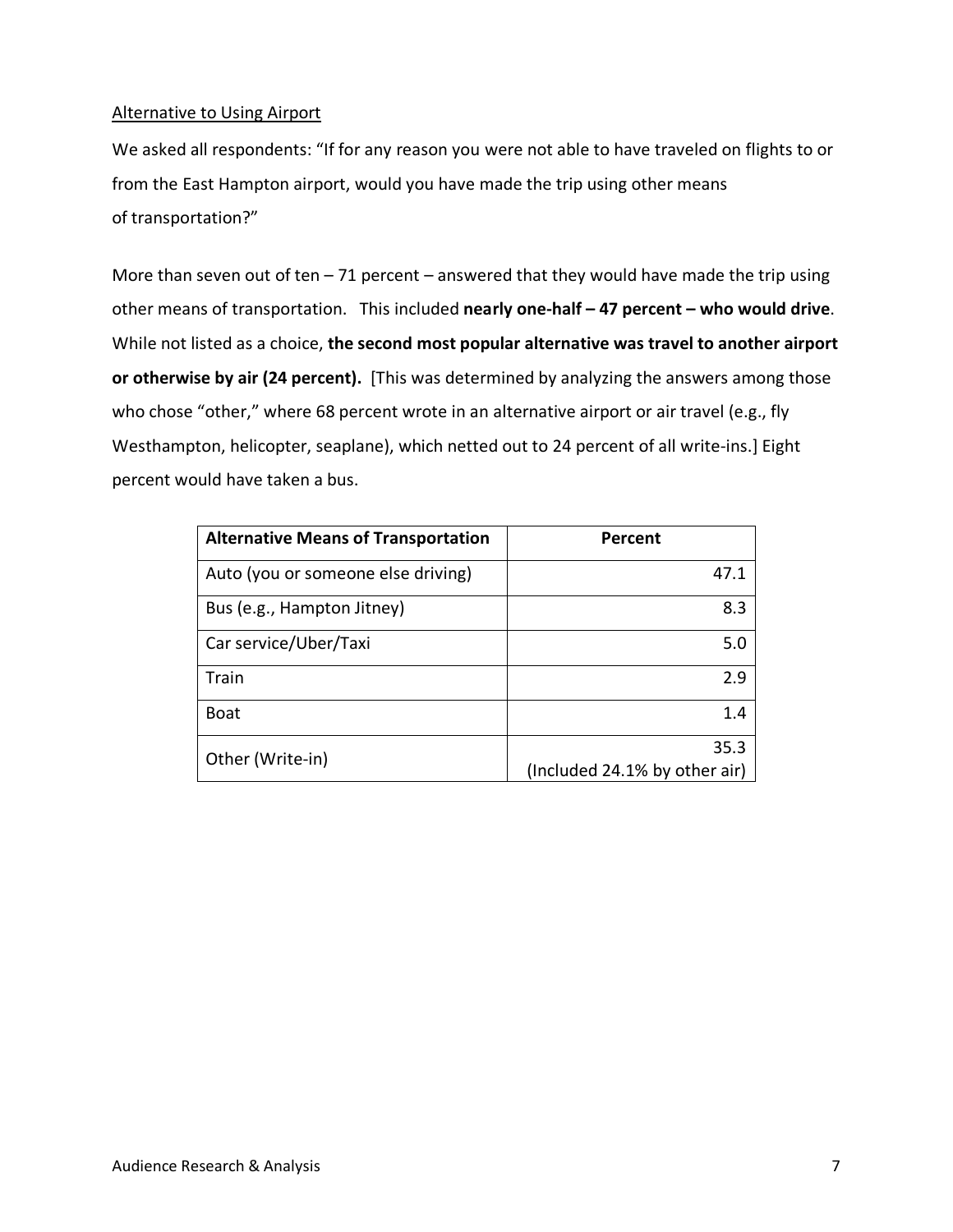## Travel Patterns

With the exception of airplane and helicopter, the usual means of travel to the East Hampton area shown below follows the alternative transportation distribution above with Auto leading other means.

| <b>Means of Transportation Used Most Often</b> | Percent |
|------------------------------------------------|---------|
| Airplane                                       | 59.5    |
| Helicopter                                     | 23.6    |
| Auto (you or someone else driving)             | 14.9    |
| Bus (e.g., Hampton Jitney)                     | 0.8     |
| Car service/Uber/Taxi                          | 0.8     |
| <b>Boat</b>                                    | 0.3     |
| Other                                          |         |

Two-thirds of the passengers were there for recreational purposes, while one-quarter commuted regularly.

| <b>Primary Purpose of Today's Air Travel</b> | Percent |
|----------------------------------------------|---------|
| Social/recreational/vacation                 | 65.1    |
| Commuting (primary or second home)           | 24.1    |
| Work-related                                 | 10.3    |
| Other                                        |         |